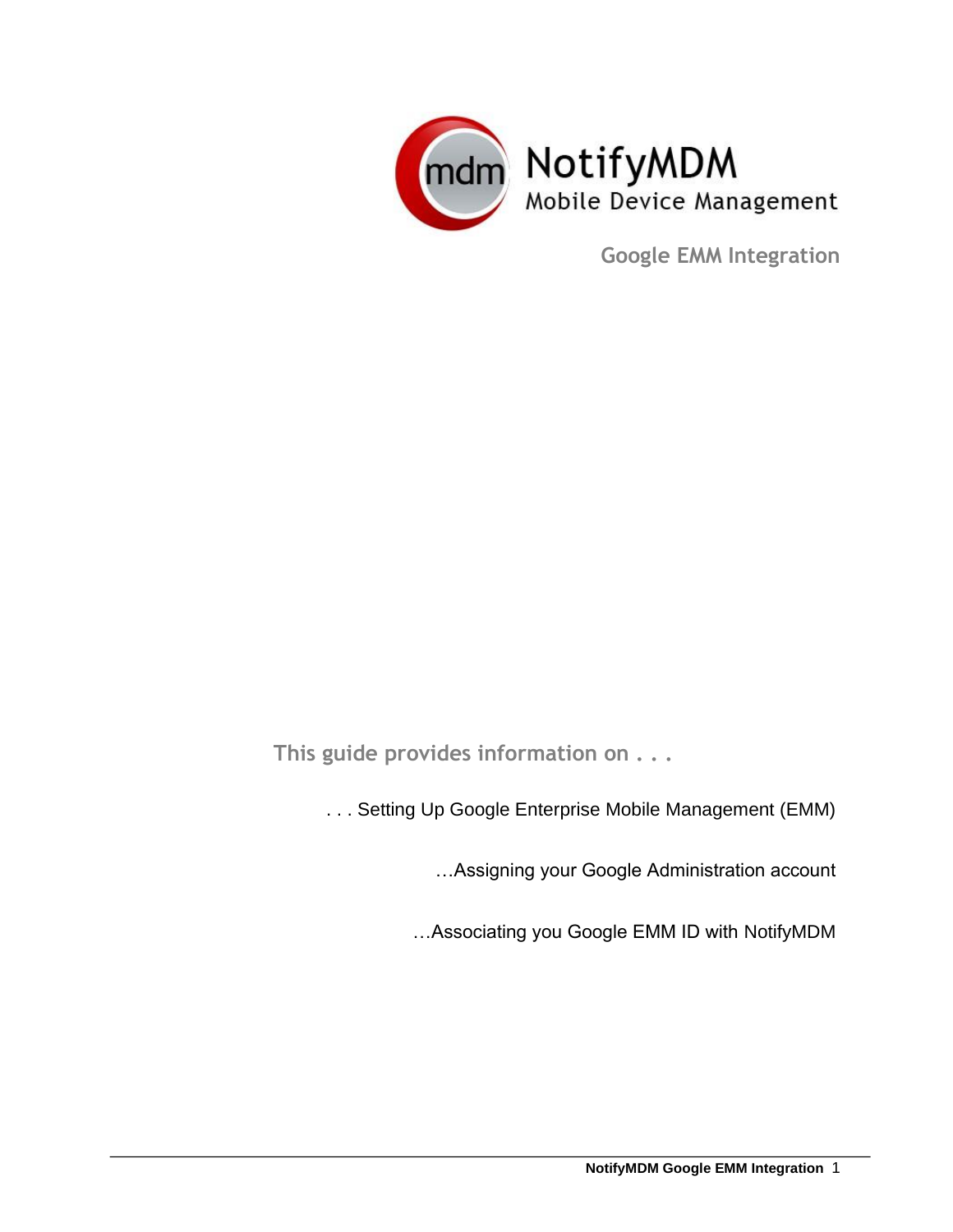## **Setting Up Google Enterprise Mobile Management (EMM)**

This configuration links your Android Enterprise administrative account to NotifyMDM. The integration provides a highly secure and efficient service for onboarding Android devices and managing existing Android user devices and apps via either a Work Profile or a Fully Managed Device.

**Before you begin the enrollment**, you must verify that you are **not** logged in to a personal Gmail account. Any account you are simultaneously logged in to will be used as the administrative account for Android EMM. You may, however, want to create and log in to a new Gmail account that you designate for this purpose. If not, you will have the opportunity to create the account during the enrollment process.

- 1. From the NotifyMDM dashboard, select *System Management* > *Organization* to access the Google EMM settings.
- 2. On the **Organization Settings** page scroll down to the **Google EMM Management** information.
- 3. Choose the **Manage EMM Credentials** option to link NotifyMDM to your Android Enterprise administrative account.

| Google Emm Management |                                                                |  |
|-----------------------|----------------------------------------------------------------|--|
| Google EMM:           | <b>Manage EMM Credentials</b><br><b>Upload EMM Credentials</b> |  |

- 4. A new page opens. Select **Begin Enrollment**.
- 5. If you are already logged in to a Gmail account you have designated for EMM administration, Google Play will use this account to proceed. Click **Complete sign up**. (If you did not log in prior to starting, click the **SIGN IN** button and follow the prompts to create an Android EMM administrative Gmail account.)

Click here to complete the sign up for Notify Technology with NotifyMDM. Complete sign up

6. Once you have completed the sign up, a new page displays your **EMM Enterprise ID**. Copy this ID so that you can enter it into NotifyMDM dashboard. Then select the option, **Download Google EMM Credentials File** (a .json file).